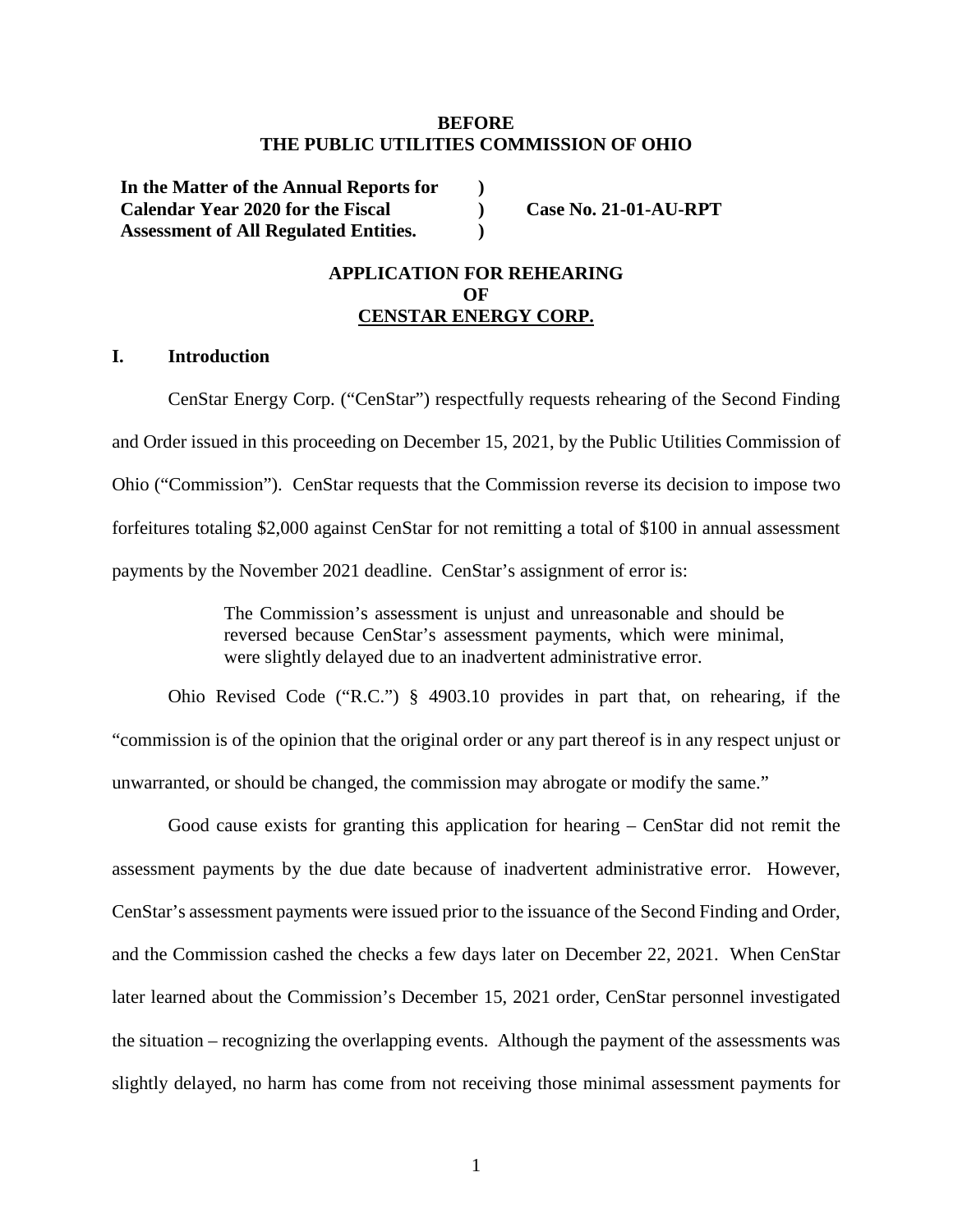that brief period. Under the circumstances, the Commission should conclude that good cause exists to grant rehearing and reverse both \$1,000 forfeitures against CenStar.

## **II. Background**

CenStar was certified to provide competitive retail electric services in Ohio under certificate number 12-585E. The certificate was issued in *In the Matter of the Application of CenStar Energy Marketing LLC for a Certificate of Public Convenience and Necessity*, Case No. 13-894-EL-CRS. CenStar was also certified to provide competitive retail natural gas services in Ohio under certificate number 12-276G. That certificate was issued *In the Matter of the Application of CenStar Energy Marketing LLC for a Certificate of Public Convenience and Necessity*, Case No. 12-2683-GA-CRS. CenStar filed abandonment applications (without existing customers) for both certificates in August 2020. The applications were automatically approved and the certificates were canceled in 2020. CenStar has not held an Ohio certificate since this case began.

By Entry issued in late January 2021 in this docket, the Commission directed all service providers that were regulated in Ohio in 2020 to submit an annual report to the Commission for calendar year 2020 and to do so through the Commission's web-based system called the PUCO Community. *In the Matter of the Annual Reports for Calendar Year 2020 for the Fiscal Assessment of All Regulated Entities*, Case No. 21-01-AU-RPT, Entry at ¶ 6 (January 27, 2021). In accordance with the Commission's directives, CenStar personnel timely prepared and submitted the annual reports for calendar year 2020, reflecting zero sales. Per R.C. §§ 4905.10 and 4905.14, the Commission sent invoices to CenStar in the amount of \$50.00 for each certificate held, and the assessment payments were due in November 2021.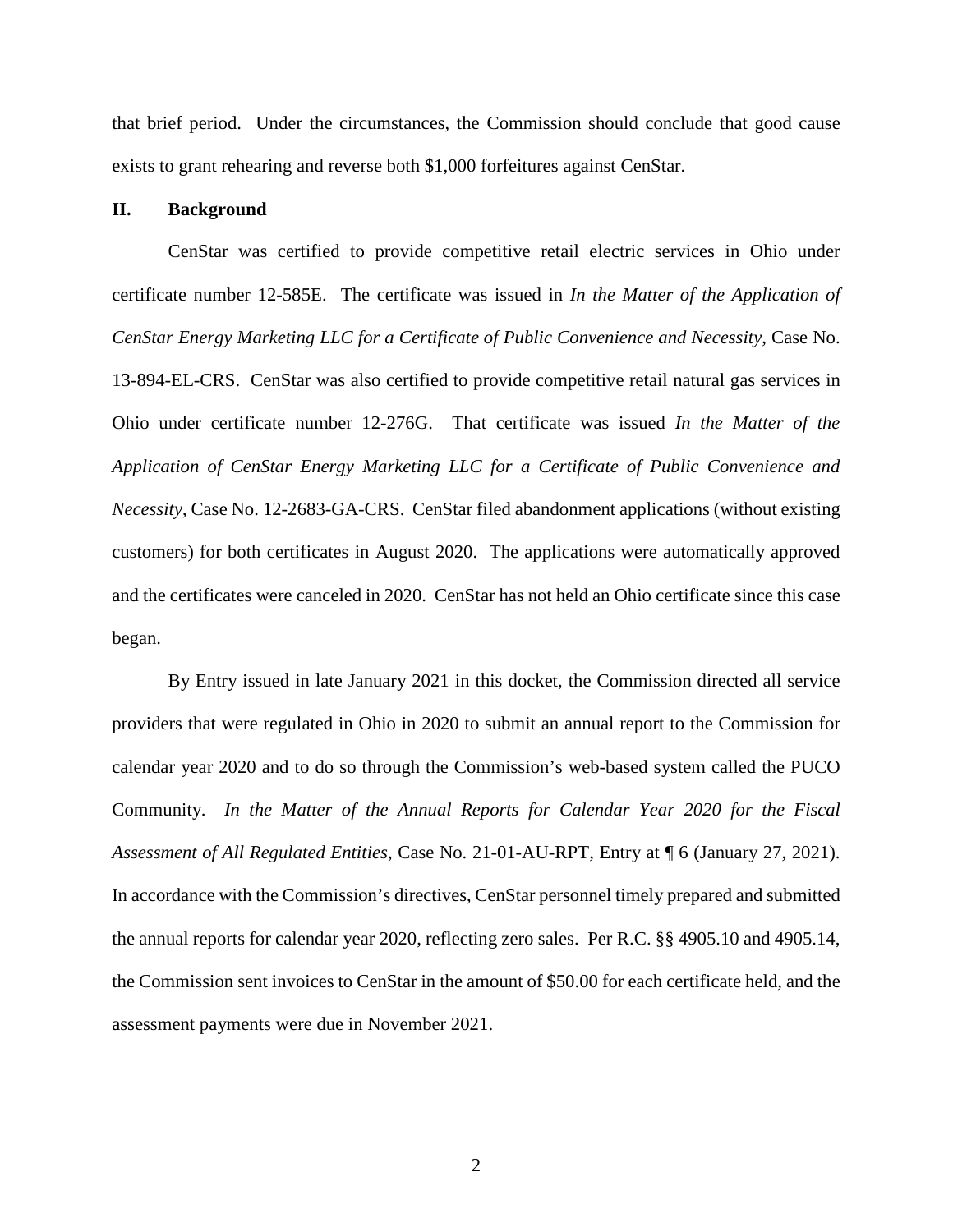On December 15, 2021, the Commission (a) identified those entities that did not remit their assessment payment by the November 2021 deadline; (b) assessed a \$1,000 civil forfeiture against those entities, but delayed the effectiveness to allow for applications for rehearing; and (c) ordered those entities to pay their outstanding assessment by January 14, 2022. *Id*., Second Finding and Order at ¶¶ 6-8 (December 15, 2021).

### **III. Argument**

In CenStar's situation, it timely submitted its annual reports to the Commission (which reports were the bases upon which the Commission determined that assessments totaling \$100 should be paid by CenStar). CenStar received the assessment invoices from the Commission. Unfortunately, there was an inadvertent administrative delay in making the payments. As a result, the payments were not sent to the Commission by the November 2021 deadline. However, CenStar identified the error and issued the payments not long thereafter and prior to the Commission's forfeiture order. This sequence of events establishes that CenStar self-corrected the situation and intended to comply in good faith and in substantial compliance with the Commission's requirement. In addition, the Commission cashed the payments weeks before the January 14, 2022 deadline.

In addition, there was no harm caused by the slight delay in receiving the assessment payments totaling \$100 from CenStar. The assessment payments were delayed only by a few weeks and they involved minimal dollar amounts. Under these circumstances, there is no harmful impact from the slight delay in receiving CenStar's payments.

The Commission has reversed forfeiture rulings in similar situations in the past. For example, the Commission reversed a forfeiture ruling against ReallyObjective LLC ("ReallyObjective"), who had not provided services to customers and had abandoned its

3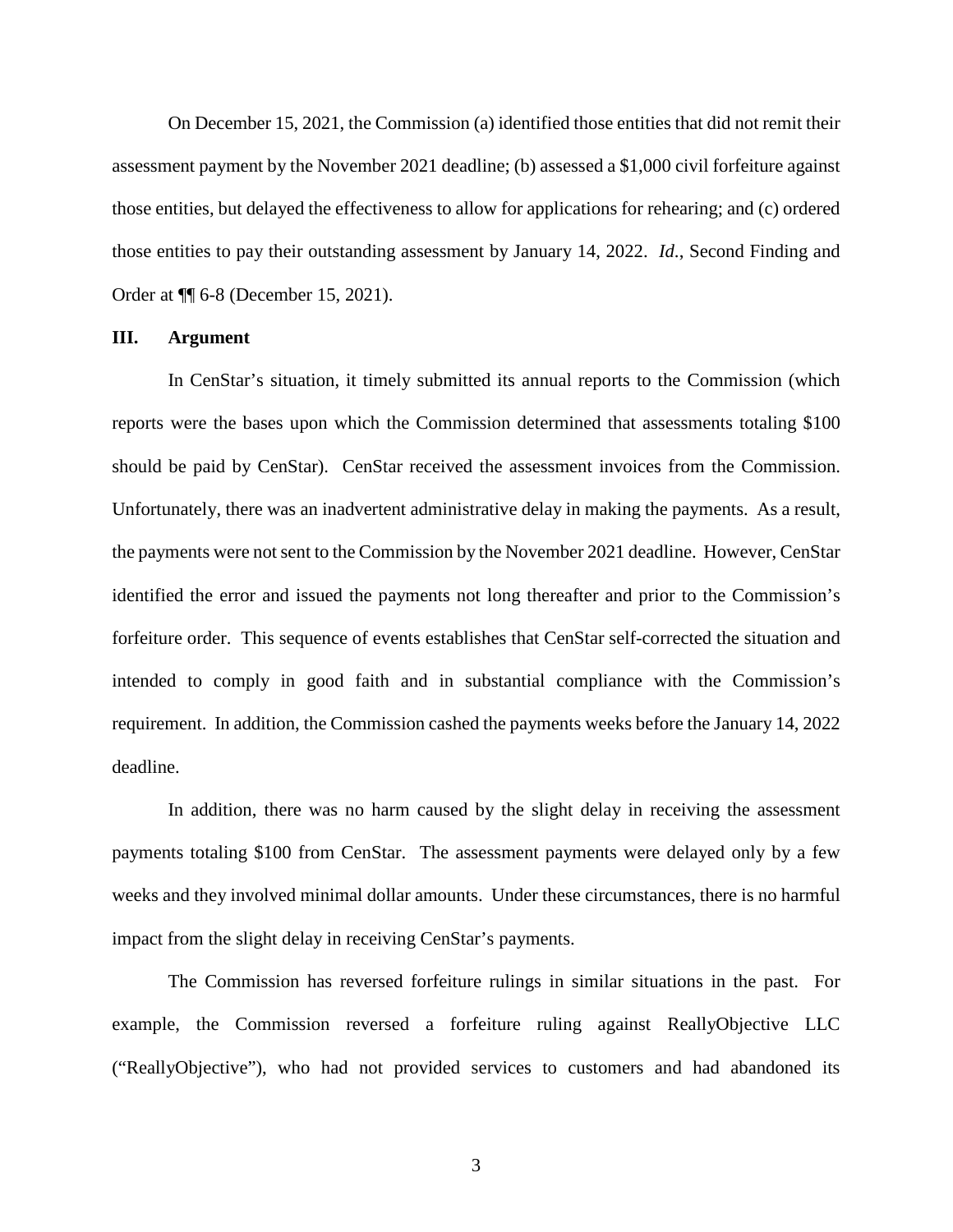certificates prior to the Commission initiating the 2018 annual report requirements for fiscal assessment. *In the Matter of the Annual Reports for Calendar Year 2018 for the Fiscal Assessment of All Regulated Entities*, Case No. 19-01-AU-RPT, Entry on Rehearing at ¶ 6 (October 9, 2019). ReallyObjective did not initially submit its annual report, but submitted it late, and the Commission waived the forfeiture. *Id*. at  $\P\P$  11, 14. As a second example, the Commission reversed itself and concluded no forfeiture should be assessed against New Wave Energy Corporation ("New Wave") for its failure to submit its 2018 electric annual report after an inadvertent error by an employee. *Id.* at  $\P$  7. New Wave's personnel mistakenly believed that both its electric and natural gas annual reports had been submitted timely, but discovered after the deadline that one report had not been submitted by the deadline. *Id*. New Wave promptly submitted the missing annual report and the Commission waived the forfeiture. *Id*. at ¶¶ 11, 14. These situations involved inadvertent mistakes causing delays and are similar to CenStar's situation involving its delayed assessment payments. The Commission should follow its precedent and reverse the forfeiture ruling against CenStar, as it did for ReallyObjective and New Wave.

#### **IV. Conclusion**

As noted above, CenStar did not intentionally fail to submit the assessment payments; nonetheless, it was delayed in remitting the payments due to administrative error. CenStar selfcorrected the situation and issued the assessment payments before the Commission took action. There was no harm caused by the brief delay in receiving the \$100 from CenStar. A reversal of the \$2,000 forfeiture ruling is warranted given this inadvertent error and is similar to Commission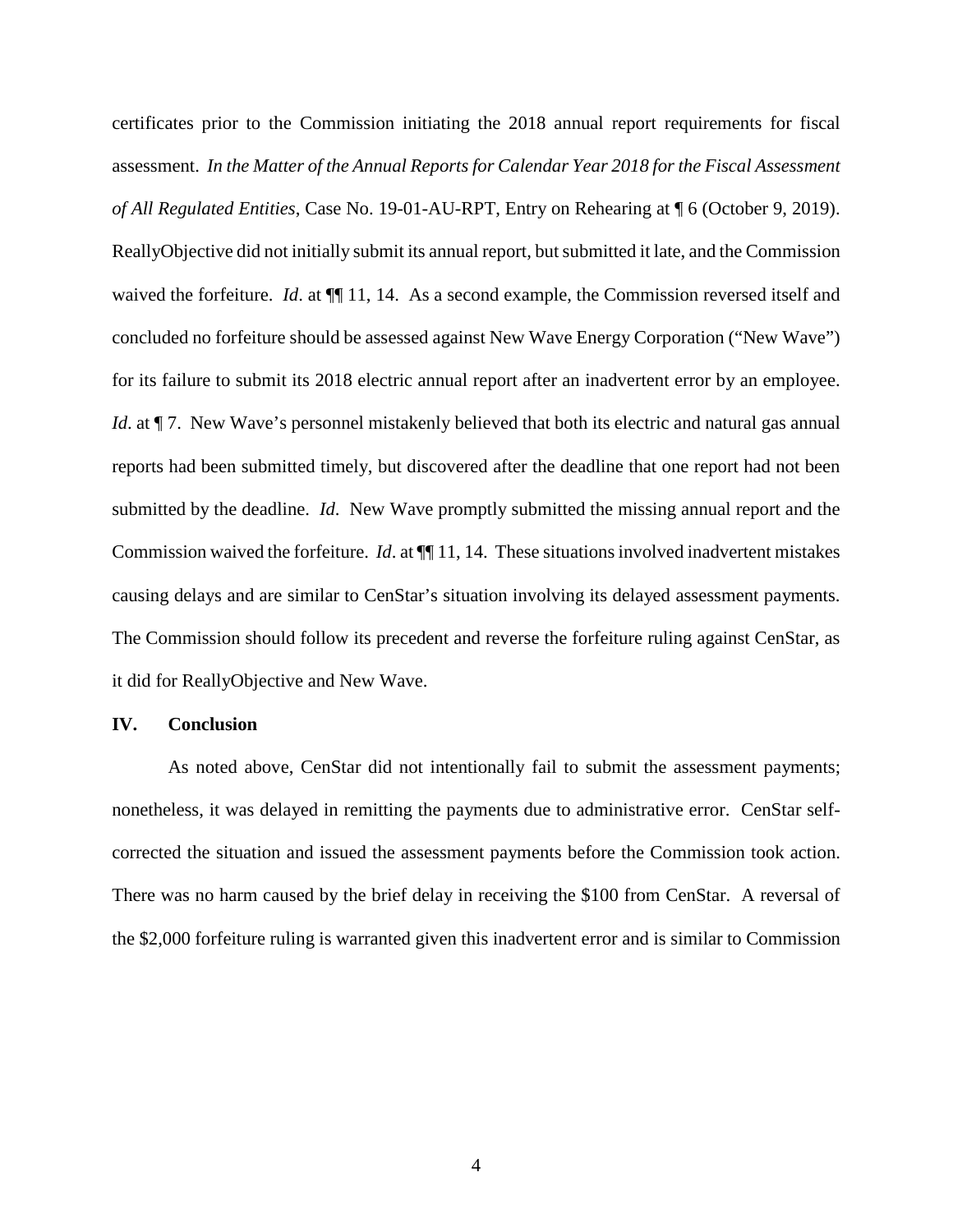precedent where the Commission lifted forfeiture orders. For all of these reasons, good cause exists to reverse the two \$1,000 forfeitures against CenStar.

Respectfully Submitted,

 /s/ Gretchen L. Petrucci Gretchen L. Petrucci (0046608) Vorys, Sater, Seymour and Pease LLP 52 E. Gay Street Columbus, OH 43215 Telephone 614-464-5407 Facsimile 614-719-4793 glpetrucci@vorys.com (Willing to accept service via e-mail)

*Counsel for CenStar Energy Corp.*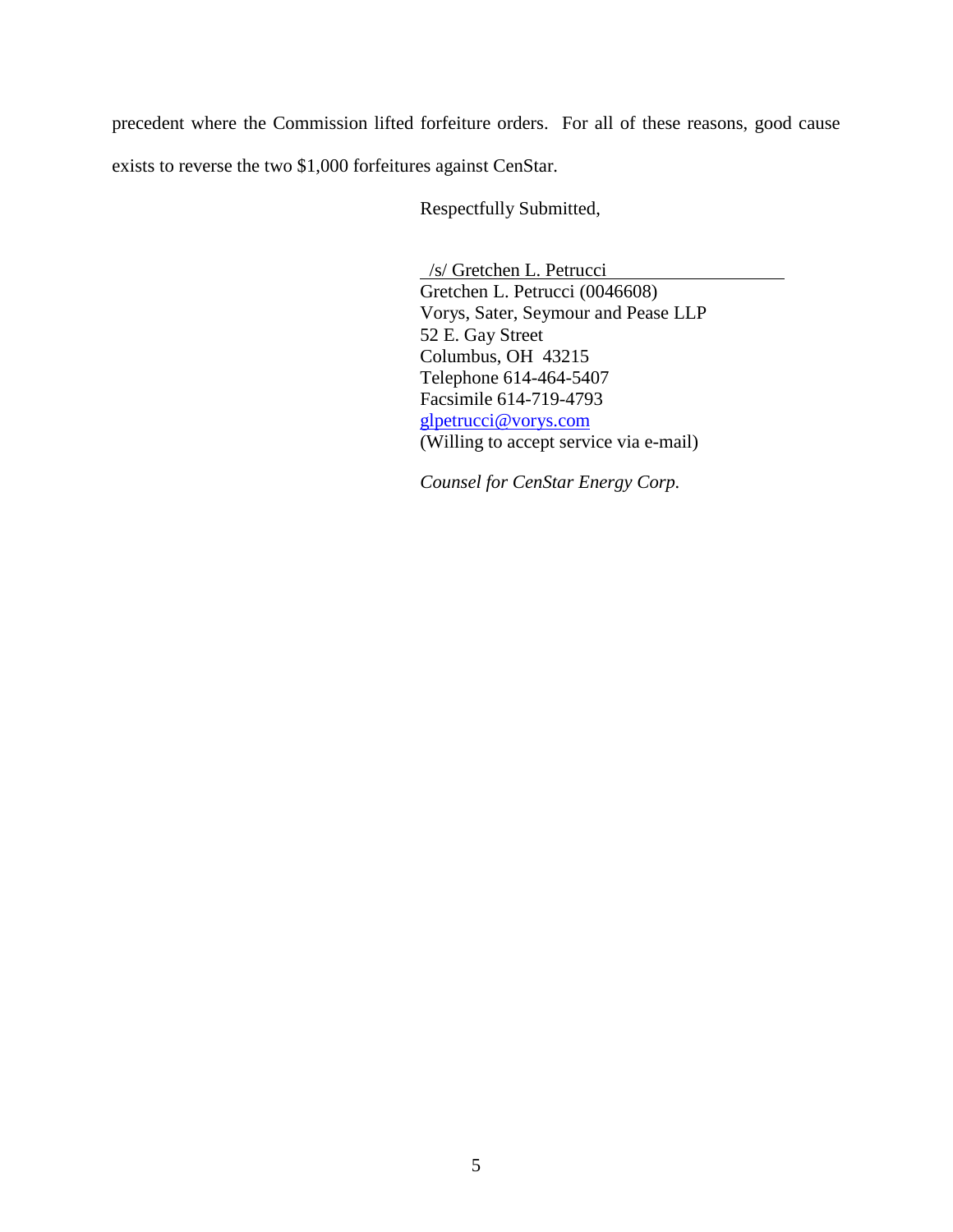## **CERTIFICATE OF SERVICE**

The Public Utilities Commission of Ohio's e-filing system will electronically serve notice of the filing of this document on the parties referenced on the service list of the docket card who have electronically subscribed to the case. In addition, the undersigned certifies that a courtesy copy of the foregoing document is also being served (via electronic mail) on the 14<sup>th</sup> day of January 2022 upon all persons/entities listed below:

John Jones Assistant Attorney General 30 East Broad Street,  $16^{th}$  Floor Columbus, Ohio 43215 john.jones.@ohioattorneygeneral.gov Counsel for Staff of the Public Utilities Commission of Ohio

> /s/ Gretchen L. Petrucci Gretchen L. Petrucci